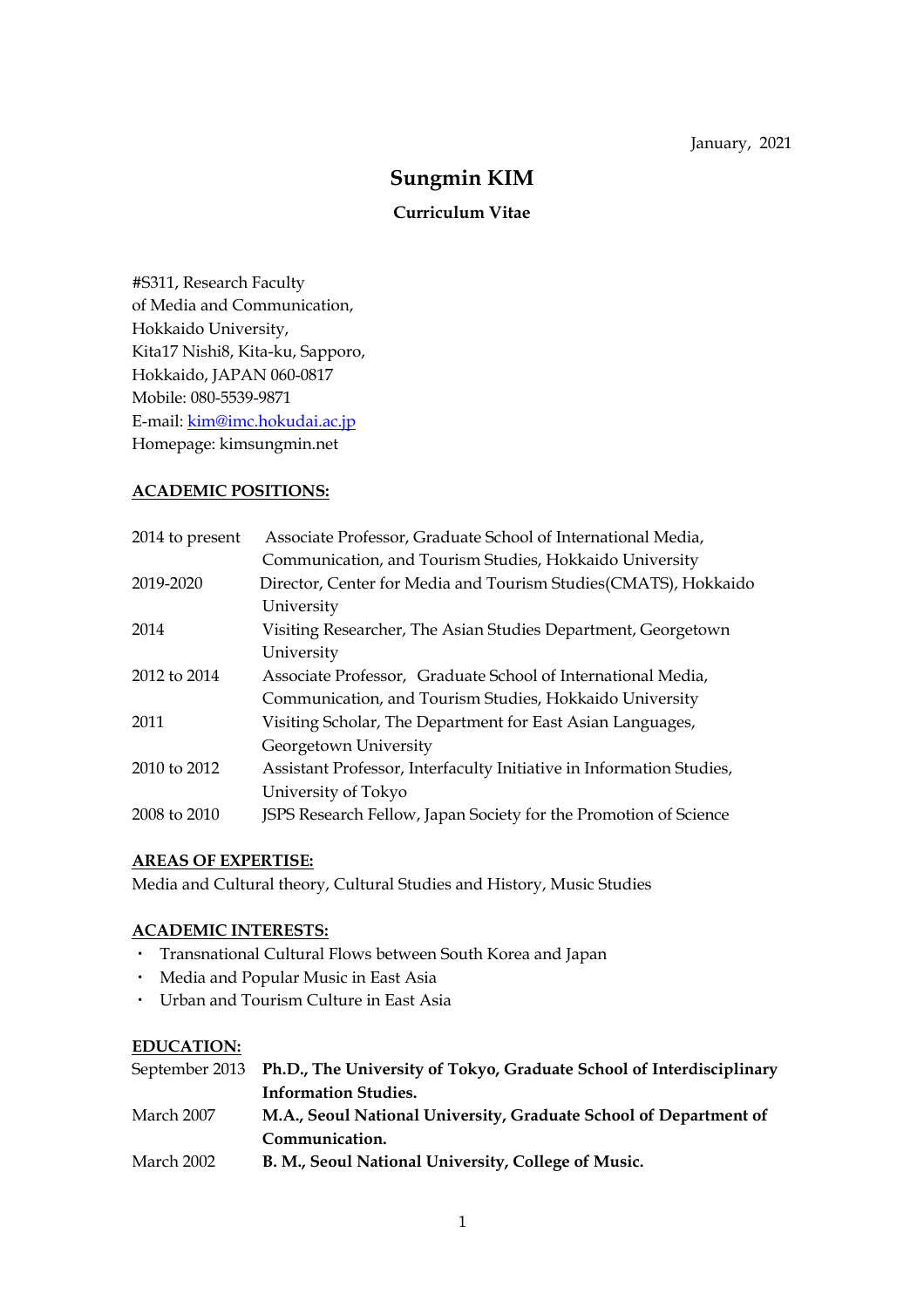### **OTHER PROFESSIONAL ACTIVITY:**

| 2017 to present Secretary of Media Culture, Japan Society for Studies in Journalism and |
|-----------------------------------------------------------------------------------------|
| <b>Mass Communication</b>                                                               |
| 2017 to present Organization Member, Center for Media and Tourism Studies of            |
| Hokkaido University.                                                                    |
| 2016 to present Editorial Board Member, Journal of Cybercommunication,                  |
| Cybercommunication Academic Society of South Korea.                                     |
| 2015 to present Editorial Board Member, Asian Review Journal, Seoul National            |
| University Asia Center.                                                                 |

#### **PUBLICATIONS:**

#### **Book**(**single authorship**)

Kim, Sungmin, K-POP: Media of New Sensitivity, Iwanami Shoten: Tokyo, 2018. Kim, Sungmin, The Short History of K-POP: Media of New Sensitivity, Geulhangari: Paju, 2018

- Kim, Sungmin, Post-War Korea and Japanese Culture: From Banning Japanese Style to Korean Wave, Iwanami Shoten: Tokyo, 2014.
- Kim, Sungmin, Bannng Japan: The History of Korean Popular Culture between Prohibition and Desires, 1945-2004, Geulhangari: Paju, 2017.
- Kim, Sungmin, Korea-Japan/People/Culture: Beyond the 1965 Regime, J&C: Seoul, 2019.

### **Book**(**Multiple authorship**)

朴 裕河, 上野 千鶴子, 金成玟, 水野 俊平『日韓メモリー・ウォーズ−私たちは何を忘 れてきたか』(弦書房、2017)

### **Book**(**Co-edit**)

金成玟, 岡本亮輔, 周倩『東アジア観光学―まなざし・場所・集団』(亜紀書房、2017)

#### **Book Chapter**

「쿨재팬 전략과 일본의 문화 내셔널리즘」『한류, 다음』한국국제문화교류진흥원(KOFICE), 2020, 184-209. (「クールジャパン戦略と 日本の文化ナショナリズム」『韓流、ネクストステップ』韓国国際文化交流振興院 (KOFICE)、2020、184-209.)

『아시아투어리즘:동아시아여행과 지리적 상상』(서울대학교 아시아연구소 세계 속의 아시아연구 시리즈, 강명구, 정근식편, 진인진, 2019)『東アジア観光学―まなざ し・場所・集団』の韓国語版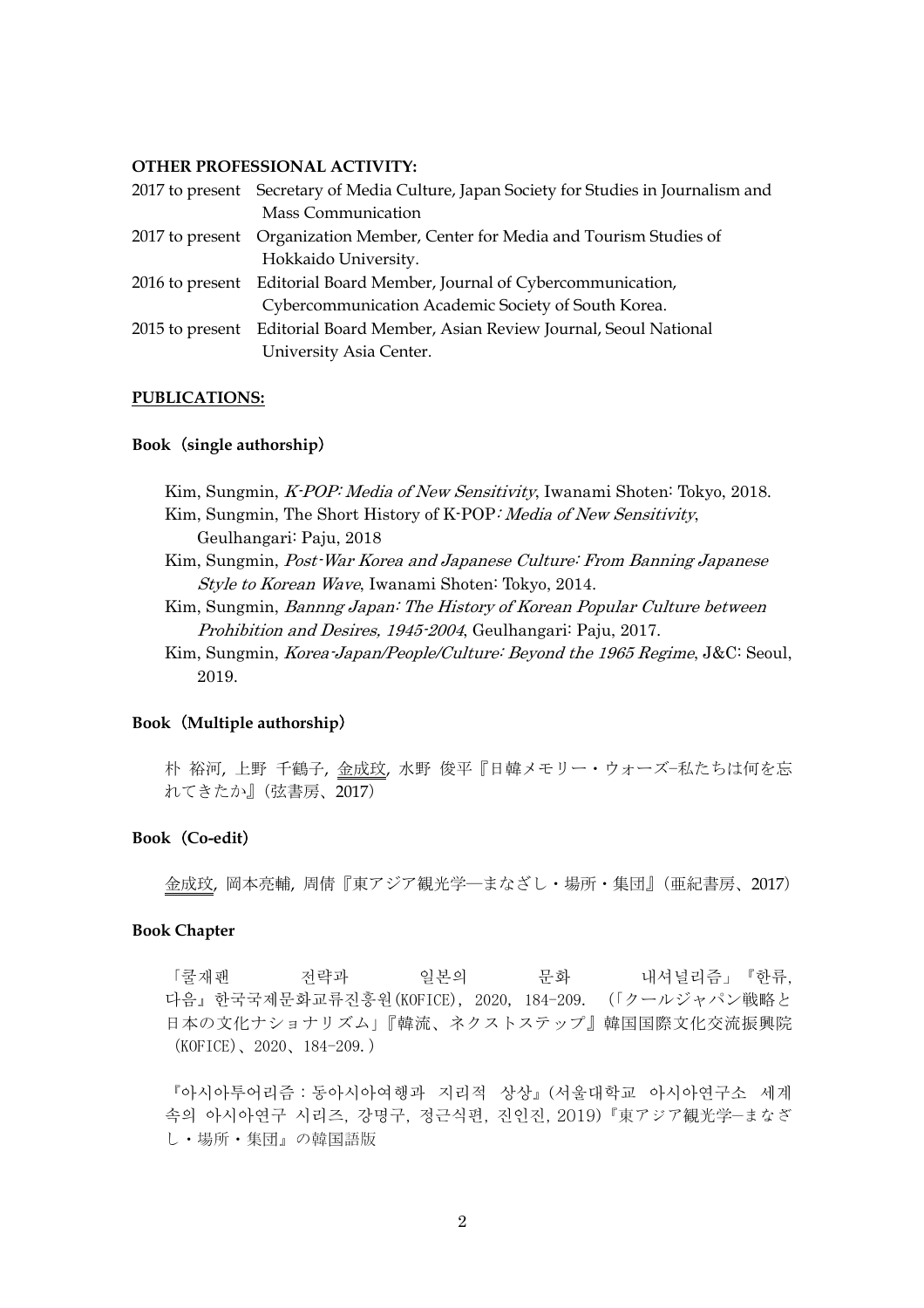「第7章 リズムを消費する–K-POP とソウルのトランスな観光空間」『フィールドか ら読み解く観光文化学:「体験」を「研究」にする 16 章』(ミネルヴァ書房、2019、141-158)

浜井祐三子編『想起と忘却のかたち: 記憶のメディア文化研究』三元社、2017

 "Bunka-ekkyo no kozo: Sengo Kangkoku ni okeru Nihontaishubunkakinshi no mekanizumu" (Structure of Cultural Flows: Mechanism of the Prohibition on Japanese popular culture), Mu-am Hyun (ed.) Ekkyo suru Media to Higashi-ajia: Rijonaruna Hoso no Kochiku ni mukete (Transnational Media and East Asia: Constructing a Regional Broadcast) , Bensei Shuppan, 2015.

 "Tsurumi Shunsuke to Kangkoku no bunka shakaigaku" (Shunsuke Tsurumi and Korean Cultural Sociology), Shunya Yoshimi (ed.) *Bunka Sahakaigaku no Joken*(The Condition of Cultural Sociology), Nihon Tosho Center, 2014

### **Articles**

金成玟「ソウルの夢 グローバル都市をあるく−−第六回「龍山・梨泰院 ポスト・アメ リカの時代」『世界』2021 年 2 月号、岩波書店.

金成玟「ソウルの夢 グローバル都市をあるく−−第五回「弘大・DMC 創造階級の街」『世 界』2021 年 1 月号、岩波書店、258−263.

金成玟「ソウルの夢 グローバル都市をあるく−−第四回「鍾路・乙支路 流動する都心」 『世界』2020 年 12 月号、岩波書店、272−277.

金成玟「ソウルの夢 グローバル都市をあるく−−第三回「光化門 大衆の時代」『世界』 2020 年 11 月号、岩波書店、260−265.

金成玟「ソウルの夢 グローバル都市をあるく−−第二回 江南Ⅰ 『江南左派」の構造」 『世界』2020 年 10 月号、岩波書店、246−251.

金成玟「ソウルの夢 グローバル都市をあるく−−第一回 江南Ⅰ 『K 的なもの」の発祥 地」『世界』2020 年 9 月号、岩波書店、126−131.

金成玟(2020)「ソウルの消費空間から考える若者世代の文化的位置 1990 年代から 2010 年代まで」『現代韓国朝鮮研究』 20 号、26-34.

김성민「'3 차 한류'의 세 가지 풍경(第三次韓流の三つの風景)」『Kwanjeong Japan Review』No.16, INSTITUTE FOR JAPANESE STUDIES, 2020 年 10 月 21 日

金成玟(2019)「日本における韓流・韓流における日本」『GALAC』2019 年 9 月号、12-16.

金成玟(2018)「BTS という共通善とファンダム−K-POP の「ソーシャルメディア的想像 力」『ユリイカ』2018 年 8 月号(no.730)、111−118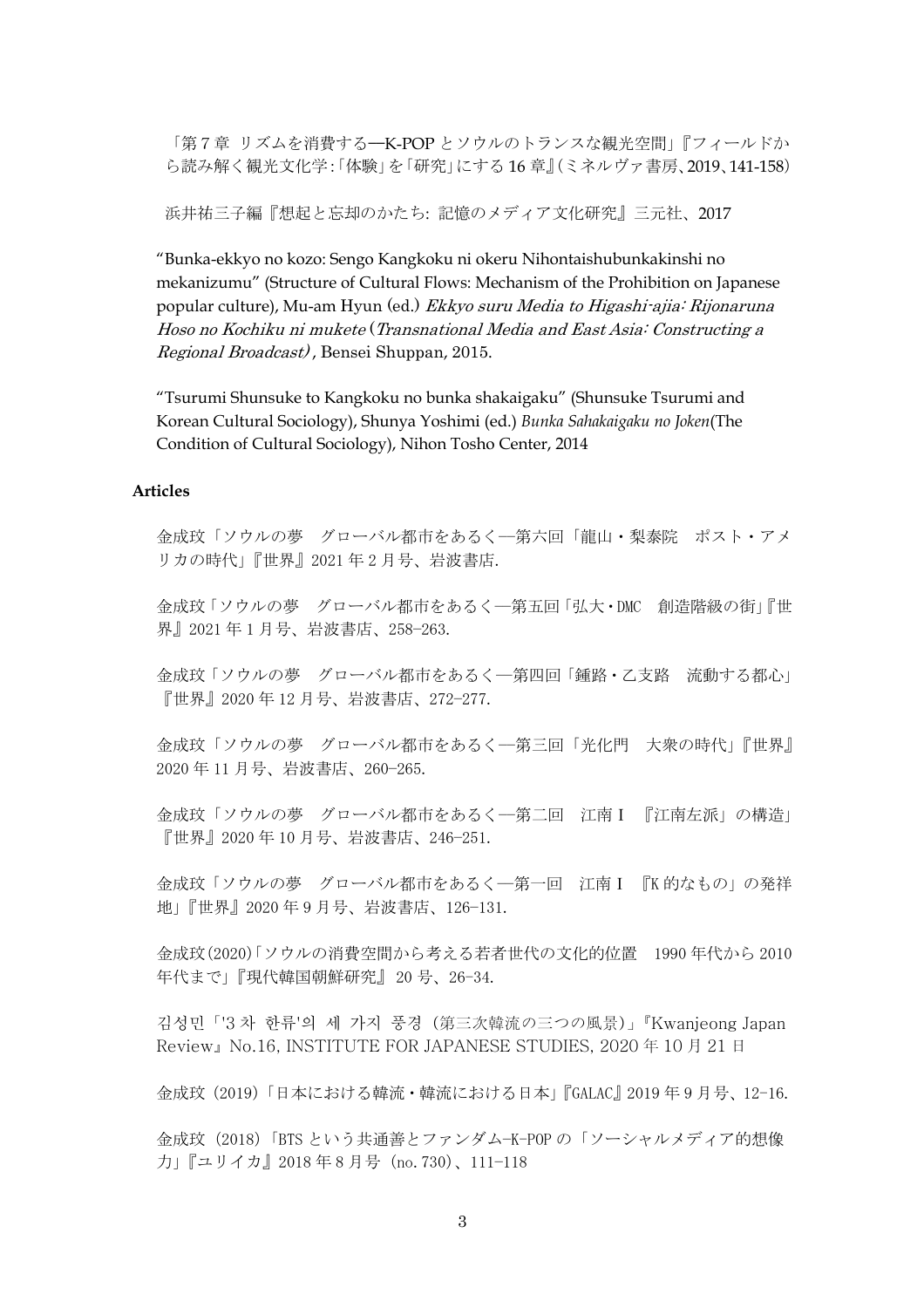김성민, 2017, 서울의 '재구조화'와 일본인 관광: 강남개발을 중심으로, 아시아리뷰 제 6 권 제 2 호(통권 12 호), pp. 249-268.(Japanese Tourists and the Restructuring of Seoul: Focusing on the Developments in the Gangnam Area) Asia Review 6-2, pp. 249-268.

 "Struggling over the Memory of MV Sewol and South Korean Podcast," *Struggling and Producing among Memories: Memory, Media and Identity*, the Study Society for Memory and Reconciliation (2015), pp.73-82. (Japanese)

 "Prohibition of Negation and Censorship without Subject: A Theoretical Consideration for Cultural Flows between Korea and Japan after World WarⅡ," *The Journal of International Media*,*Communication, and Tourism Studies*, 18 (2014), pp.5-23. (Japanese)

 "Floating Borders -South Korean Media Space and Cross-border Spill-over during the 1960-80s," *Journal of Information Studies, Interfaculty Initiative in Information Studies, The University of Tokyo*, 82 (2012), pp.1-19. (Japanese)

 "Cultural Border and Imagined Ban: Cultural Politics of Wae-Saek in South Korea during the 1950s and 1960s," *Journal of Information Studies, Interfaculty Initiative in Information Studies, The University of Tokyo*, 81 (2011), pp.1-22. (Japanese)

 "The Ban and Spill-over: The Cultural Meanings of Broadcast Spill-over from Japan in Pusan, Korea in the 1950-70s,' *Journal of Mass Communication Studies*, 76 (2010), pp. 237-254. (Japanese)

 "Dynamics between the Local Ban and Globalization: Influences of the International Copyright Law on the Ban on Japanese Popular Culture in Korea in the 1980s," *The Annual Review of Sociology*, 22, 103-113. (Japanese)

 "Bans and Media: The Ban on Japanese Popular Culture and Roles of Media in Korea in the 1970s," *Journal of Mass Communication Studies*, 72 (2008), pp. 79-96. (Japanese)

# **CONFERENCE & INVITED PRESENTATIONS (English only):**

Sungmin Kim "Aidoru and 'Idol': Particularity and Universality of Japanese Popular Culture"International Conference on New Frontiers in Japanese Studies 17 – 19 September 2018 The University of Melbourne

Sungmin Kim, Making the "Chord of Evil": Struggles and Norms in South Korea's Music Industry during the Cold War, AAS 2018 Annual Conference

Sungmin Kim & Luli van der Does-Ishikawa「Exploiting Empowerment: Gendered songs of wartime Korea and Japan 1910-1945」Third Workshop of The European